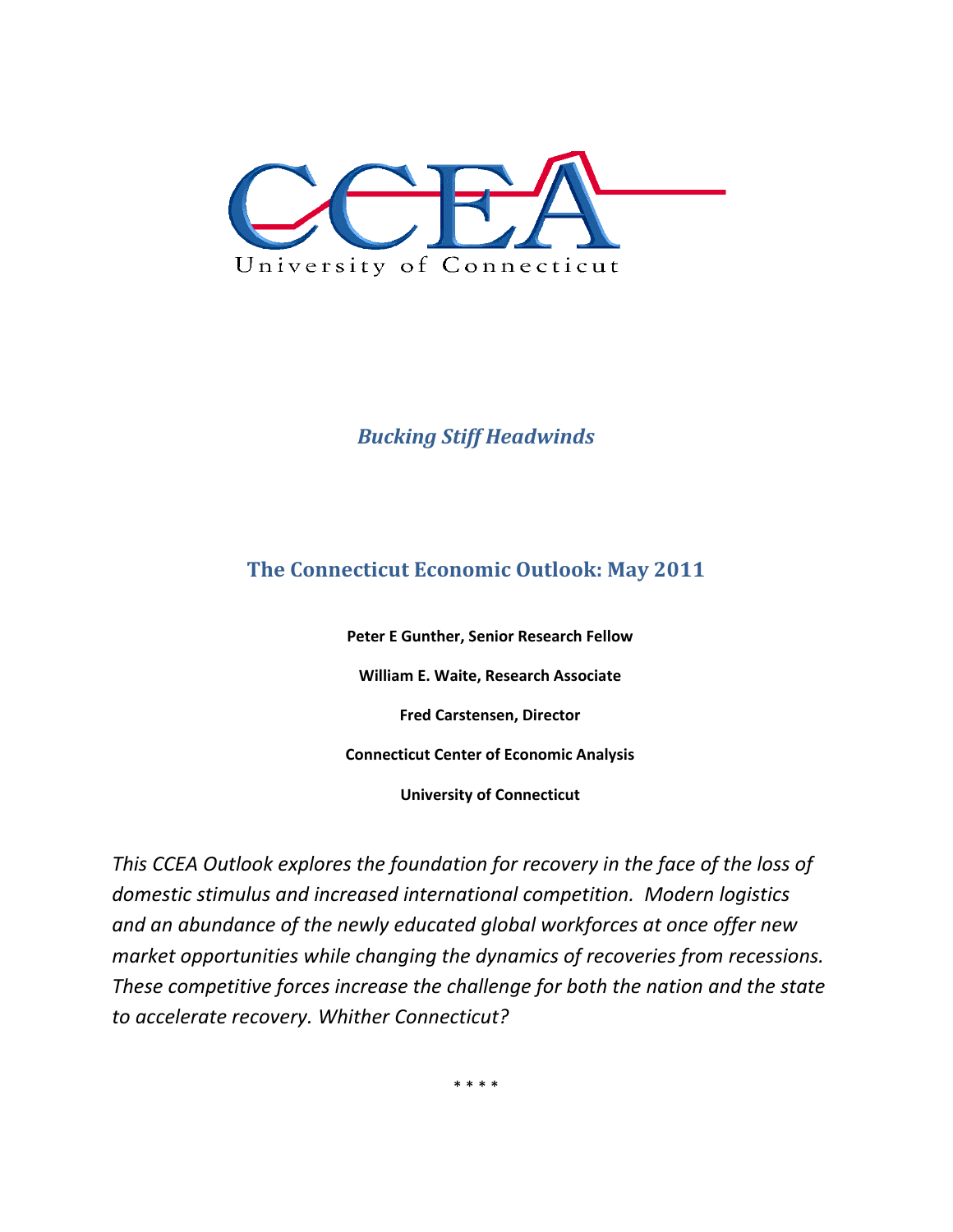# *Bucking Stiff Headwinds*

### **Introduction**

 $\overline{\phantom{a}}$ 

Connecticut confronts economic headwinds as its economic recovery struggles to gain traction. In the last two years, the state has enjoyed \$6.4 billion in stimulus from federal grants, spending down its entire Rainy Day Fund, and borrowing about \$800 million to "balance" the FY2011 state budget. These stimulus funds probably protected 60,000 or more jobs—that stimulus is now gone.

The proposed biennial budget reduces the rate of state spending, imposes an array of tax increases, and anticipates major savings from public sector workers—or threatens extensive layoffs and budget cuts. While unavoidable, this budget, whichever course it follows, is itself contractionary. Add to this the tepid pace of national recovery, running at only 2.8% in 2010 and falling to 1.8% in the first quarter of 2011; the Federal Reserve then aggressively cut its forecast for national growth from a possible 3.9% to 3.3% including inflation. While the April jobs numbers looked better, first time unemployment filings surged up, the public sector continued to shed jobs at a rate of 300,000 annually, housing, with sharp declines in both new starts and permits, took another beating—suffering now 58 consecutive months of decline—and global threats, from continuing sovereign debts crises in Europe to political unrest in the Middle East and North Africa, raises additional concerns.

Connecticut has historically trailed national recovery, in part because of the absence of a consistent, coherent economic development strategy and public sector investments weakly linked to economic growth. The complexity and instability in the global and national economies make forecasting the path of the state's economy especially difficult. Unfortunately, the risks are almost entirely on the down side; the most optimistic recent forecast sees state output growing no more than 2.4% in 2011, falling to 1.3% in 2012.<sup>1</sup> Such weak growth, consistent with previous CCEA *Outlook* forecasts, points to minimal job creation in 2011 and increasing unemployment in 2012. This *Outlook* is less pessimistic, anticipating growth of 15,000 jobs through 2012—but this ignores the multiple downside risks noted above.

The challenge to Connecticut is to break out of this pattern, adopting policies and initiatives that will change its long-term trajectory. Governor Malloy has just announced the first major initiative that clearly, unambiguously addresses this challenge: the major investment in biosciences at the University of Connecticut. As past Outlooks have argued, Connecticut does have the assets to change course dramatically in a relatively short time.

Before looking at the forecast for Connecticut, this *Outlook* takes a broad view of many of the underlying causes of the Great Recession and reviews why the prolonged recovery calls for multiple corrective actions.

 $^1$  Dan Kennedy, "The Quarterly Forecast," The Connecticut Economy, Spring, 2011, p. 22.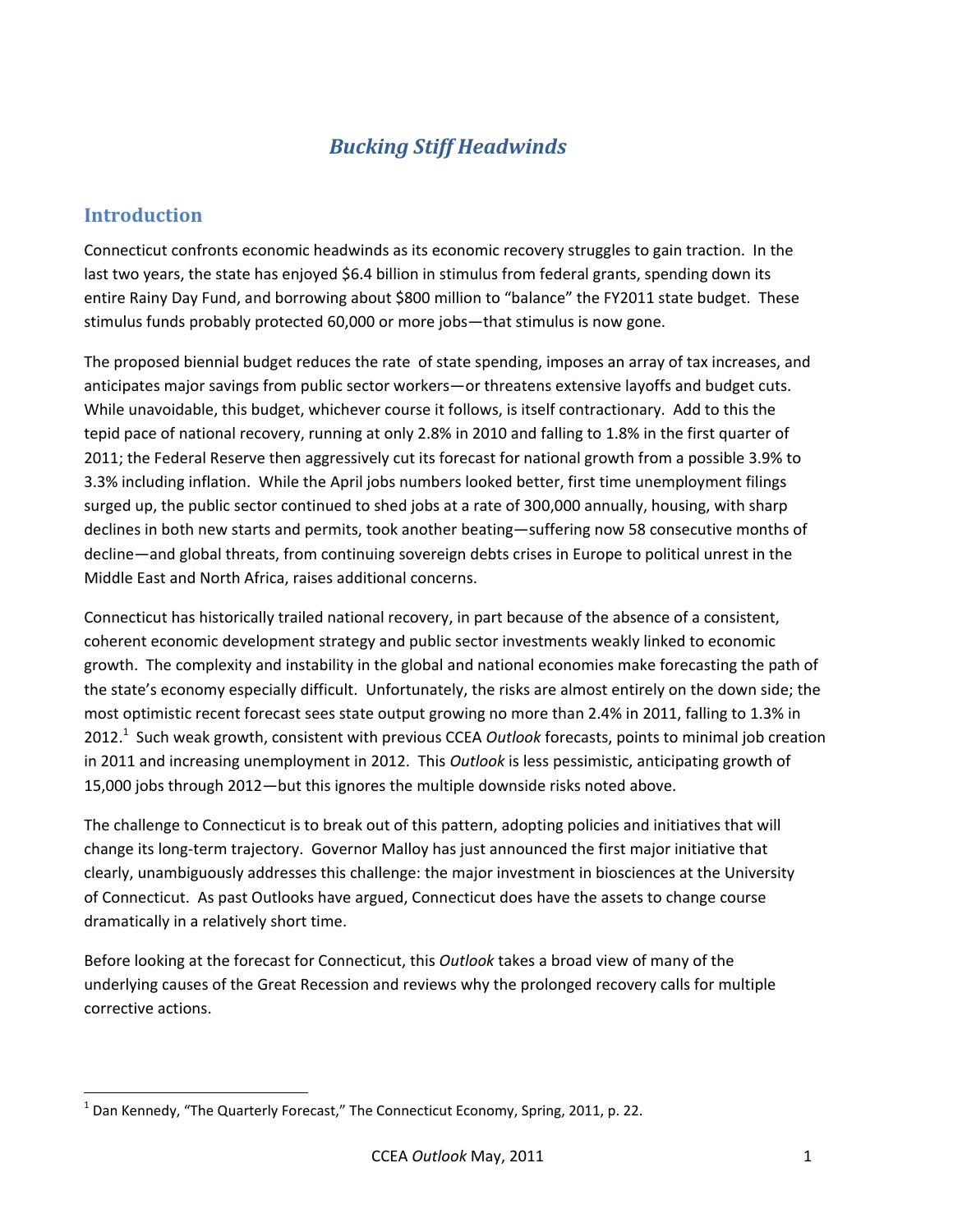### **Recessionary Forces: Financial System**

The current recession flowed from financial collapse, underestimated risks, and more generically, opaque accounting in areas of vital commercial intelligence. A prolonged over-valuation of the dollar compounded the American collapse. The dollar is now depreciating, a necessary corrective, and one that can help drive growth in American exports. At the same time, financial markets remain exposed to major systemic risks not unlike those that brought down the world economy at the end of 2007. In Washington, the continuing fight over the national debt limit and excess of zeal in cutting federal spending may significantly injure national recovery. In addition, some believe that recovery has been slowed by the relative absence of transformational technological breakthroughs that would stimulate growth; this *Outlook* argues that there has been an abundance of novel scientific platforms. What has changed dramatically from previous recoveries is the accelerated global application of those technologies that challenges North America's economic competitive advantage. To put it bluntly, it is harder for America to capture the growth and jobs that come with important innovations—wherever they are developed.

In his perceptive essay in *Bloomberg Businessweek*, Hernando de Soto attributes the financial collapse that triggered the latest recession to the lack of accessible financial knowledge, including traceable transfers of tangible and intangible assets among persons and financial institutions. He charges that:

*Governments have allowed shadow markets to develop and reach a size beyond comprehension. Mortgages have been granted and recorded with such inattention that homeowners and banks often don't know and can't prove who owns their homes. In a few short decades the West undercut 150 years of legal reforms that made the global economy possible.2*

In the ensuing credit crunch, he points to private lending dropping 21% since 2007<sup>3</sup> while loans to large and small companies continue to decline. De Soto argues that while the Dodd-Frank Consumer Protection Act moves in the right direction to collect information on financial derivatives, it is insufficient on several grounds:

- Likely significant exceptions for end-users such as nonfinancial companies and sovereign wealth funds;
- Proprietary constraints that limit access to the information to regulators;
- Total notational value of the over-the-counter (OTC) derivatives valued at \$513.3 trillion at the end of June  $2010^4$ ;
- Delays in becoming fully operational of up to a decade; and,
- Lack of information handling systems at many clearing houses.

Several recent mechanisms have been developed that obscure debt, including (1)mortgage bundling held by Mortgage Electronic Registration Systems (MERS),<sup>5</sup> a unified electronic data base of mortgages

1

 $^2$  Hernando de Soto, The Destruction of Economic Facts, Bloomberg Businessweek, April 28, 2011.<br><sup>3</sup> Ibid  $3$  Ibid.

<sup>&</sup>lt;sup>4</sup> BIS Quarterly Review Table 4, June 2010.

<sup>&</sup>lt;sup>5</sup> http://www.mersinc.org.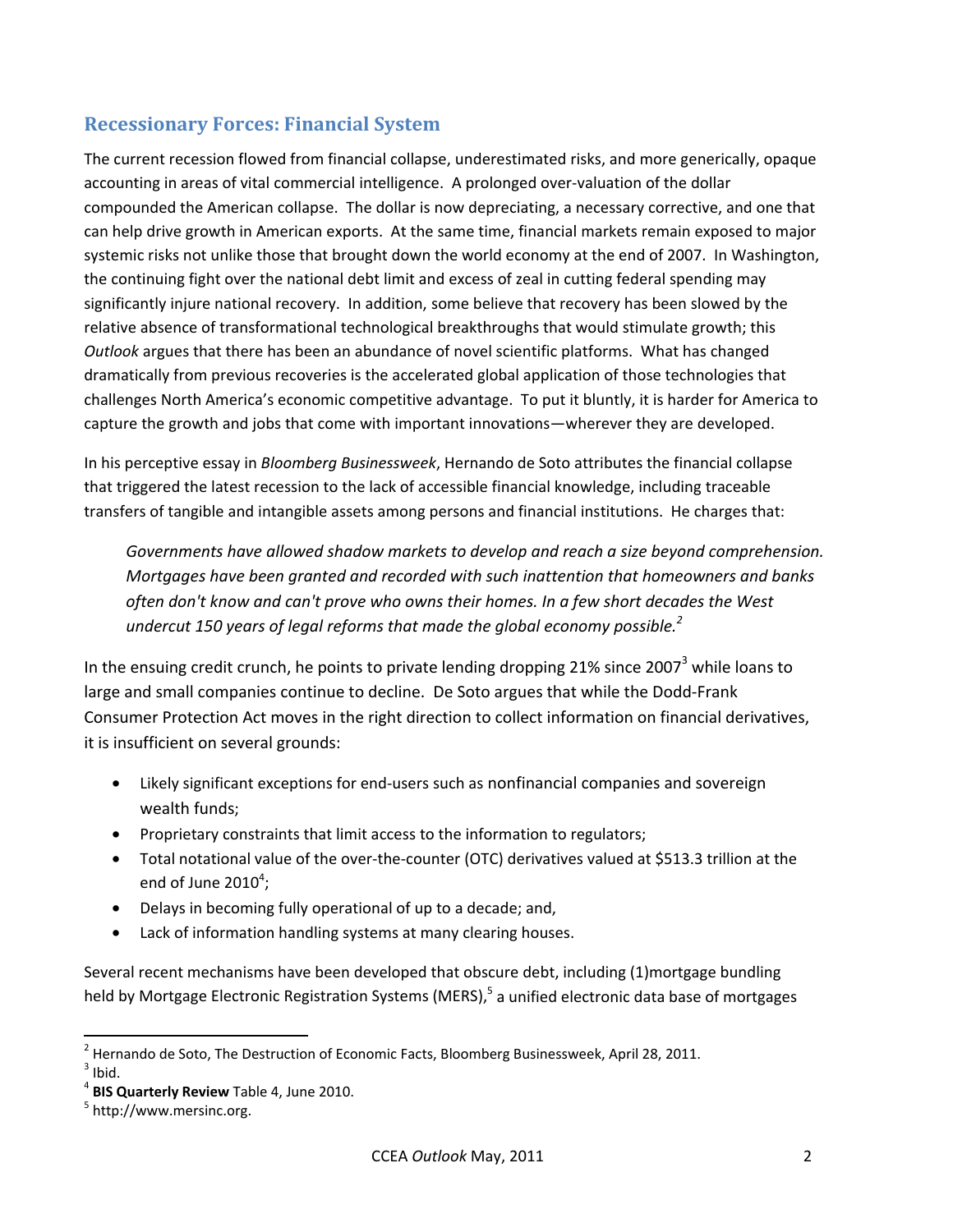and the owner of record of nearly 60% of all mortgages and (2) credit default swaps (CDS). CDS transactions are not traded on public markets; they are rather negotiated transactions. There is no public price discovery and/or transparency mechanism in place as such information is proprietary. Exceptions to market-to-market accounting rules that allowed some assets to remain valued at their most advantageous market valuations rather than a more likely market prices<sup>6</sup> and off-balance sheet accounting that hide losses (e.g. Special Purpose Entities (SPEs) and Special Investment Vehicles (SIVs), of which Enron had created 3,500 by the time of its implosion). All these factors have undercut needed transparency for informed assessments of risks; coupled with the failure of rating agencies to assess fully risks, this created a substantial gap between perceived- and actual-market risks, and thus continuing systemic risks to the financial system. We are not yet out of the financial woods.

# **Recessionary Forces: Trade Deficit**

Chart 1 reveals that the prolonged U.S. trade deficit exacerbated financial market turbulence. The granite color represents exports as a percent of GDP, the upper rim of the solid color shows imports as a per cent of U.S. GDP, and the solid color itself is the deficit of trade.

As long as the world was willing to hold U.S. dollars as the international reserve currency, annual deficits could be offset easily. Over the last 13 months that has been progressively changing, of the \$1.3 trillion raised in international reserves, only \$296 billion was in U.S. dollars<sup>7</sup>. The remaining trillion dollars was in other currencies and precious metals, principally gold. The international advantage of paper transactions is that they are relatively cheap to produce. Precious metals are not. Inputs devoted to the production of precious metals for reserves constitute resources no longer available for the production of goods and services to meet consumer and industrial demands, ranging from machinery and equipment to food around the world. There is a global cost to the decline in international confidence in the American dollar. In the last five years the price of gold has rise 122%, silver 182.7%<sup>8</sup>.



**Chart 1: U.S. Trade Imports and Exports as Percent of GDP 1999-2010**

1

<sup>&</sup>lt;sup>6</sup> The way the Financial Accounting Standards Board (FASB) rules are currently written, firms (particularly financial firms/banks) are not required to mark all assets to the market price in all situations. FASB's Statement on Financial and Accounting Standards 157, 2008, FAS157 specifies that transactions costs will not be taken into account (clause 9) and that assets will be valued at the their highest and best use" (Clause 11) . Further fair-value prices will be determined in "the principal (or most advantageous) market."

 $^7$  http://blogs.forbes.com/afontevecchia/2011/03/16/central-banks-dump-treasuries-as-dollars-reserve-currencystatus-fades/

<sup>&</sup>lt;sup>8</sup> http://www.goldprice.org/spot-gold.html. May 05 2011 12:15 EST.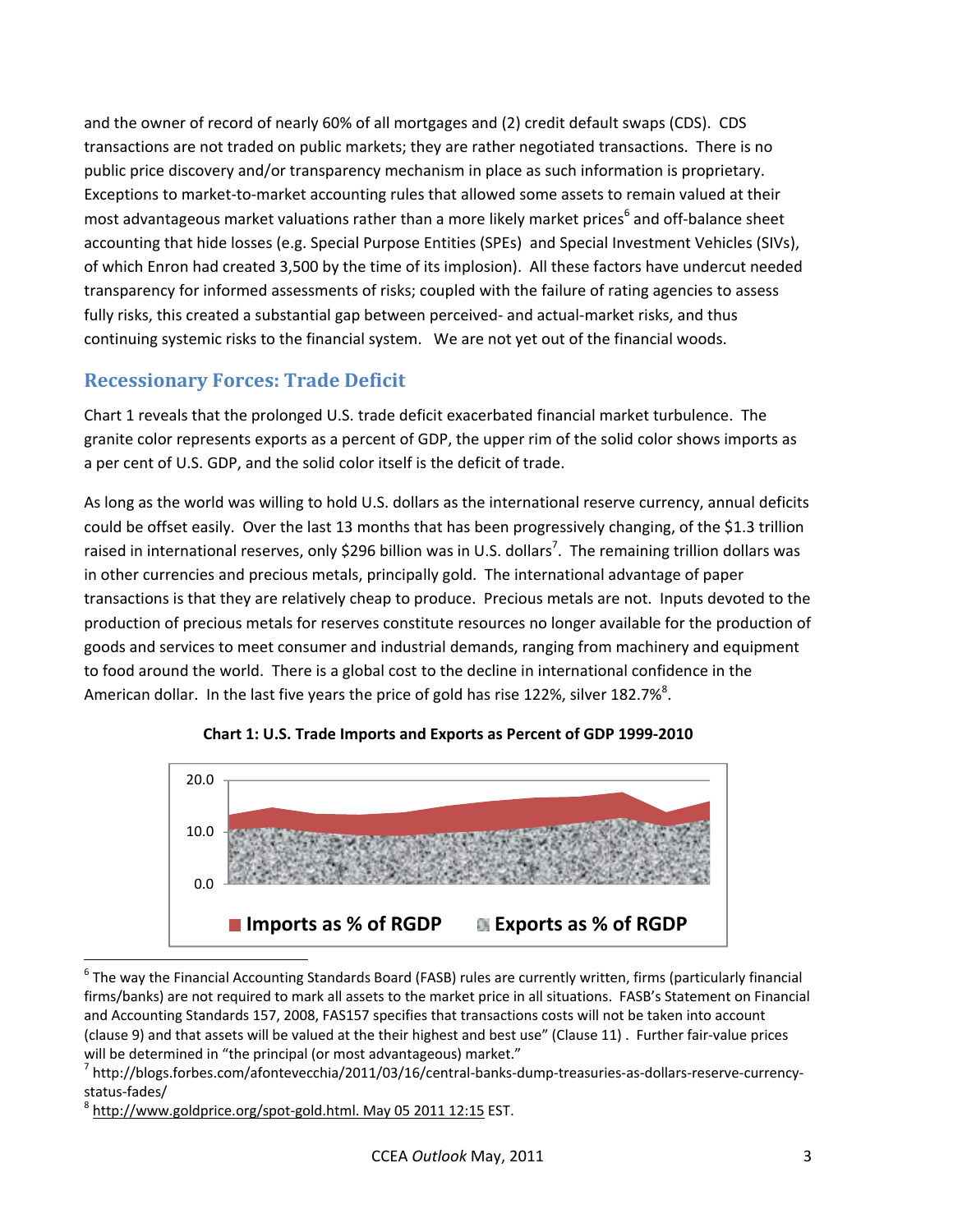### **Recessionary Forces: the Abyss**

The recent recession has cut jobs more deeply and for longer than any of its post World War II predecessors, as Chart 2 reveals; the dates indicate the outset of downturns.



**Chart 2: Recession Dynamics 1948-2011<sup>9</sup>**

### **Dollar Depreciation: Fallout or Opportunity**

Declining international confidence in the United States economy has also manifested itself in the devaluation of the greenback, resulting in a loss of world purchasing power for Americans over the last decade. Chart 3 sets the foreign currency that an American dollar would buy in 1999 at one and then indexes its value to the amount of that foreign currency it could purchase in subsequent years. At the extreme among these currencies is Canada, where a U.S. dollar currently purchases less than 65% of the Canadian dollars it bought in 1999. Note the points of inflection in most of these curves is around 2009 when they all turn downward, suggesting a downward revision of the dollar against the currencies of nearly all major trading partners.

9 http://www.calculatedriskblog.com/:

 $\overline{\phantom{a}}$ 

http://cr4re.com/charts/charts.html#category=Employment&chart=EmployRecessionApril2011.jpg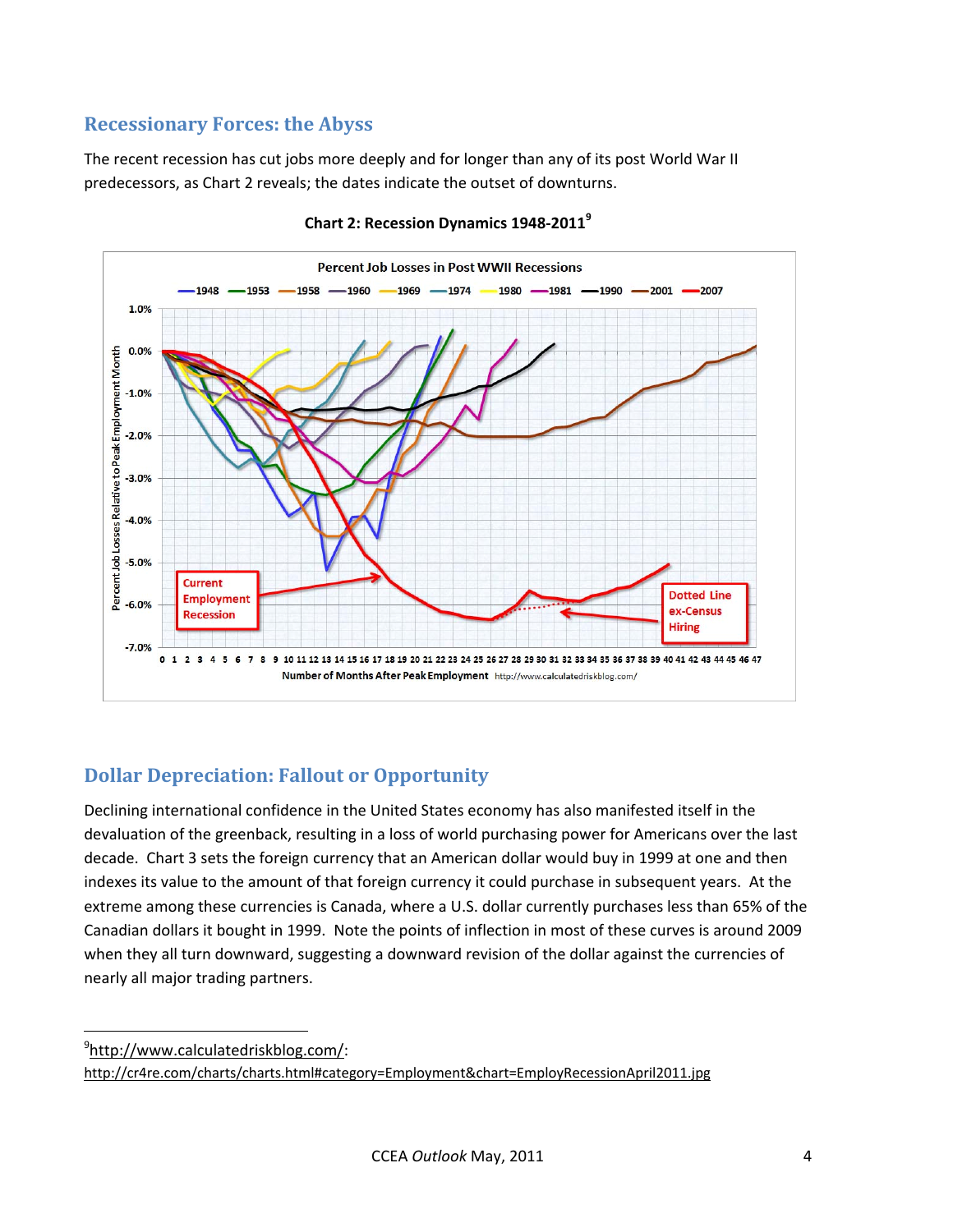Depreciation against the Canadian dollar is similar to that of other petroleum producing countries in North Africa. In contrast, the Trinidadian dollar, not shown above, has remained fixed at par. Because Trinidad and Tobago is a major supplier of gas and due to new domestic sources of gas coming on line, energy cost efficiencies are supportive of switching from oil to gas.





Dire predictions that the world faced inadequate reserves of fossil fuels have not materialized due several innovations in drilling technologies, which now support multi-wells from a single platform, directional drilling, and the ability to drill much deeper, enhanced recovery technologies, improved technologies facilitating recovery from tar sands and shale, and better exploration technologies. The United States has remained heavily reliant on imports for crude oil, but shifted suppliers away from the Middle East to Canada and other non-African suppliers, including crude oil originating from the tar sands where considerable progress is being made in redressing environmental issues. The exchange shifts combined with rising resource prices confound U.S. attempts keep minimize inflation while moving to more balanced trade.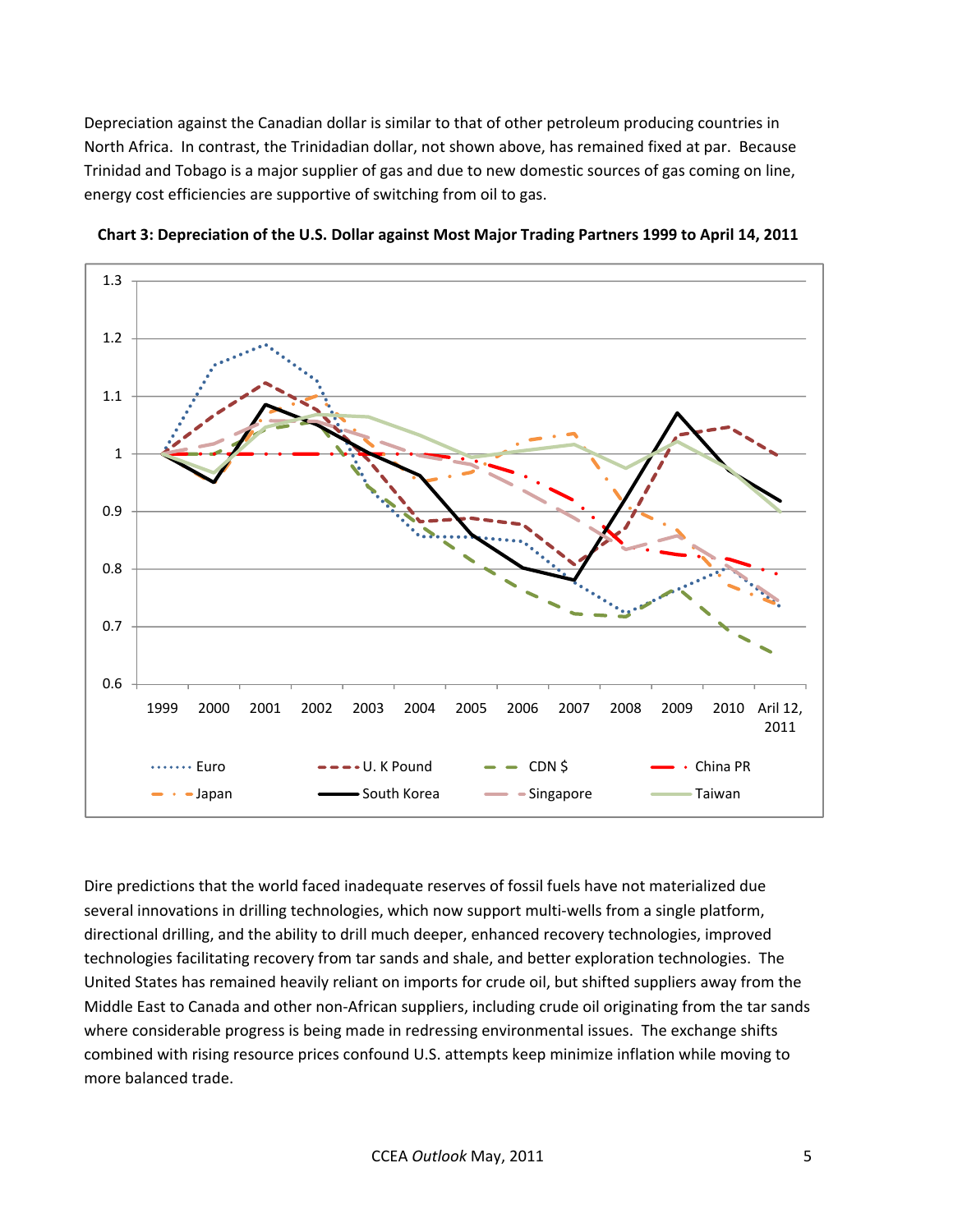# **Sailing into the Wind: Where is the Growth Potential**

One of the theories for regaining accelerated growth relies on new technologies to reset global economies<sup>10</sup> to produce more and better goods and services at lower costs than would otherwise be the case. The expanded body of knowledge on harnessing known reserves of hydrocarbons, noted above, is one technology among these forces expected to drive the recovery. Ongoing research is targeted at both environmentally-improved, enhanced recovery techniques from known reserves to harness the energy locked into methane hydrates. Japan, Canada, Korea and India with the United Sates are currently involved in experiments that recover methane locked in at a solid-to-gas ratio of down to  $1/164$ .<sup>11,12</sup>

Economists argue that a series of innovations based on different scientific platforms will drive growth, in those jurisdictions that are most conducive to technology applications.<sup>13</sup> Among current candidates are various scientific platforms embodying transformative technologies which facilitate a broad range of innovations and impact multiple markets:

- Global adoption of the atomic clock that facilitates and continues to foster multiplexing technologies that lie at the heart of terrestrial and extraterrestrial high-speed and high-volume multi-modal communications systems;
- Human genome mapping that is accelerates scientific discoveries, from improved diagnostic tools including those based on downstream metabolites<sup>14</sup> to proteomics and stem cell treatments, through to novel pharmaceuticals and novel indicators for extant pharmaceuticals;
- Transformative battery technologies facilitating the mass production of electric motor vehicles (EMVs) where rates of adoption will depend on use, climate, and peak/off-peak electricity rates;
- Biotechnologies that facilitate optimal harvesting and conversion of molecules from plants and waste materials;
- Advances in fission to at least safely harness more nuclear power and minimize waste fuel;
- Safely taping energy inherent in methane hydrates; and,
- Advances in fusion that will allow mankind to harness the power of such reactions.

Readers may well be aware of additional potential transformative technologies. The world not only has more people than it has ever had, but also a larger percentage of them are better connected and educated, so that transmission and receptor capacities for innovation are globally stronger.

<sup>1</sup> 

 $10$  Richard Florida. The Great Reset: How New Ways of Living and Working Drive Post-Crash Prosperity, Harper 2010.<br> $11$  While global estimates vary considerably, the energy content of methane occurring in hydrate form is possibly exceeding the combined energy content of all other known fossil fuels. However, future production volumes are speculative because methane production from hydrate has not been documented beyond small-scale field experiments. http://fossil.energy.gov/programs/oilgas/hydrates/

<sup>&</sup>lt;sup>12</sup> "Pure methane hydrate produces 164 volumes of gas at STP." R.D. Hyndman and Dallimore S.R. Gas Hydrates in Canada: Natural gas hydrate studies in Canada, Geological Survey of Canada. 2011. http://gsc.nrcan.gc.ca/gashydrates/canada/index\_e.php.<br><sup>13</sup> Op cit. Florida.

<sup>14</sup> Jonathon Shaw, *Fathoming Metabolism*, **Harvard Magazine**, May-June 2011.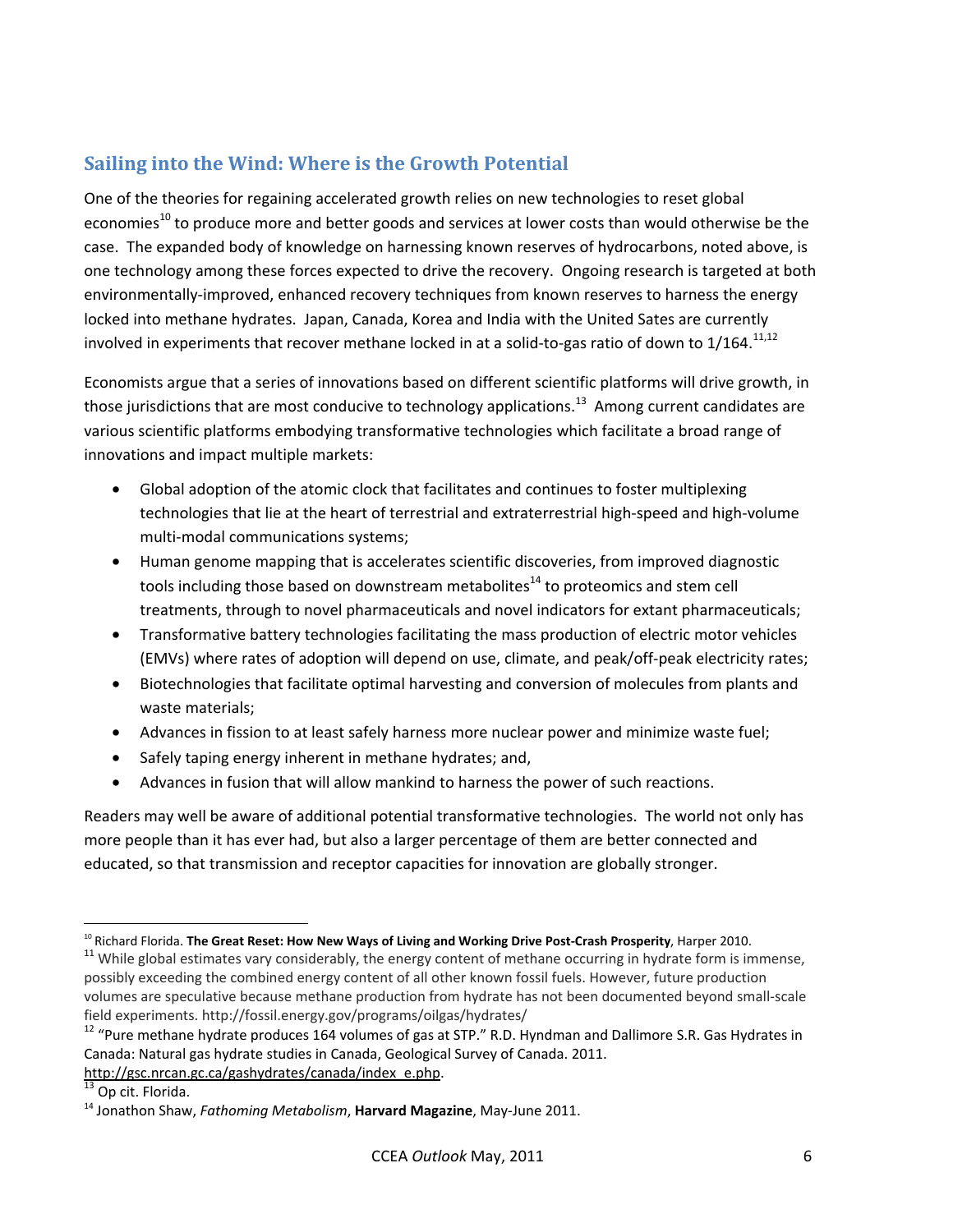# **Foundations for Growth**

What is different from past dynamic growth-drivers is that many scientific foundations are now easily transmitted and can become universally applicable virtually overnight. Indeed, from the discovery of the double helix<sup>15</sup> onward to the mapping of the human genome and subsequent advances have involved international projects on a grand scale.<sup>16</sup> Rather than contributing primarily to the competitive advantage of North America, as was the case from the mid-nineteenth century through most of the twentieth century, intellectual property is now vastly more mobile. International companies and countries innovate at the leading edge to compete in Olympic scale operations for the goal and the gold of being first to be ensconced in markets.

Certain technologies and scientific directions from the above list would be expected to impact more heavily in the United States than elsewhere -- for instance, because of fleet sizes those involving alternative fuels for vehicles EMVs and those biotechnologies most suitable for extracting chemicals from U.S. based resources. Other testing and marketing thrusts may be more targeted at U.S. citizens. Because about half the world market for legitimate drugs is located in the United States technologies most targeted to the United States include the development of new and more effective drugs where there have been major R&D shifts to biotechnology-based pharmaceuticals.

### **Whither Goes Connecticut?**

Several messages come from this overview of strategies:

- Recovery will come slowly, and remains at risk, due to both domestic politics and global conditions;
- Certain technological developments may impact more emphatically in the United States than elsewhere;
- Getting to domestic and international markets rapidly is important;
- Many scientific platforms that accelerate recovery are in place, but there is much to be accomplished in fully developing and exploiting these scientific platforms; and,
- The recently announced expansion of the University of Connecticut Health Center (UCHC) in conjunction with Biosciences Connecticut combines short-term construction with sustained growth in medical services and a catalytic force to create sustained employment opportunities.

To assess the current situation, CCEA explored a business-as-usual case based on the extrapolation of the future from past trends. The sluggishness of forecast recovery raises questions as to how to accelerate it in the national and global context.

#### **Business as Usual**

 $\overline{a}$ 

The business-as-usual case contains some pressures that are likely to hinder Connecticut recovery. The national *Outlook* is conservative, reflecting downward adjustments by many national modelers as well

 $^{15}$  James D. Watson and Berry, A. DNA the Secret of Life, Knopf 2003.

<sup>&</sup>lt;sup>16</sup> Craig Venter, M Collins, Others, J. Craig; Adams, Mark D.; Myers, Eugene W.; Li, Peter W.; Mural, Richard J.; Sutton, Granger G.; Smith, Hamilton O.; Yandell, Mark et al. (2001). "The Sequence of the Human Genome". *Science* **291** (5507): 1304–1351.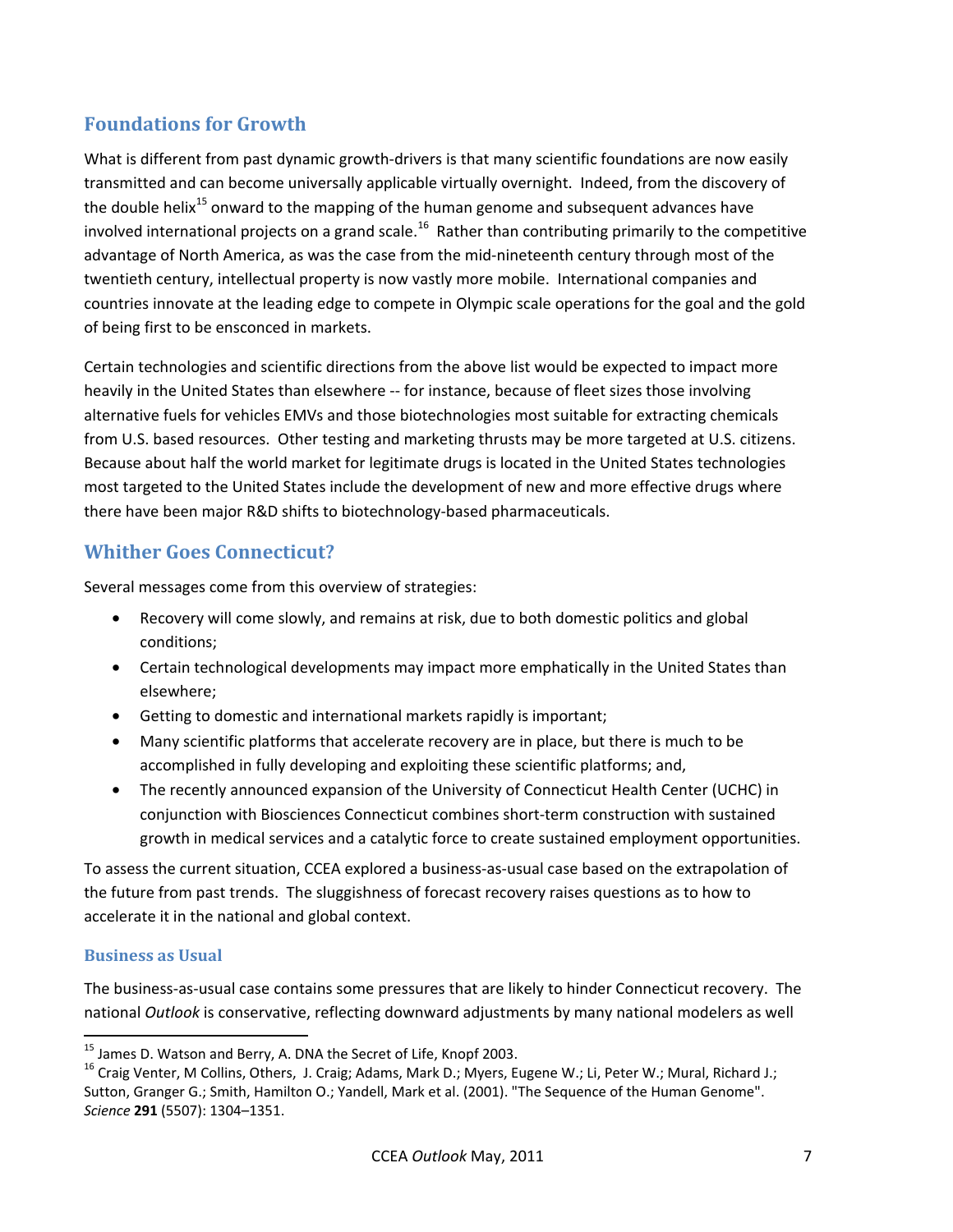as parallel reactions that occurred during the second quarter a year ago. Thus this analysis projects national RGDP<sup>17</sup> growing only 2.1% for the 2011Q2-2012Q1 period and at 0.5% in the following four quarters. Due to exchange pressures on the dollar, real prime bank interest rates to high-quality commercial clients are expected to rise from 3.3% to 4.7%. Charts 4 and 5 show the resulting impacts on employment and CTRGDP.





**Chart 5 CTRGP** *Outlook*



 $17$  RGDP refers to real gross domestic product—that is, growth in national output minus inflation. Thus these numbers are lower than those commonly seen in the media, which are for growth measure in current dollars, which includes inflation.

**.**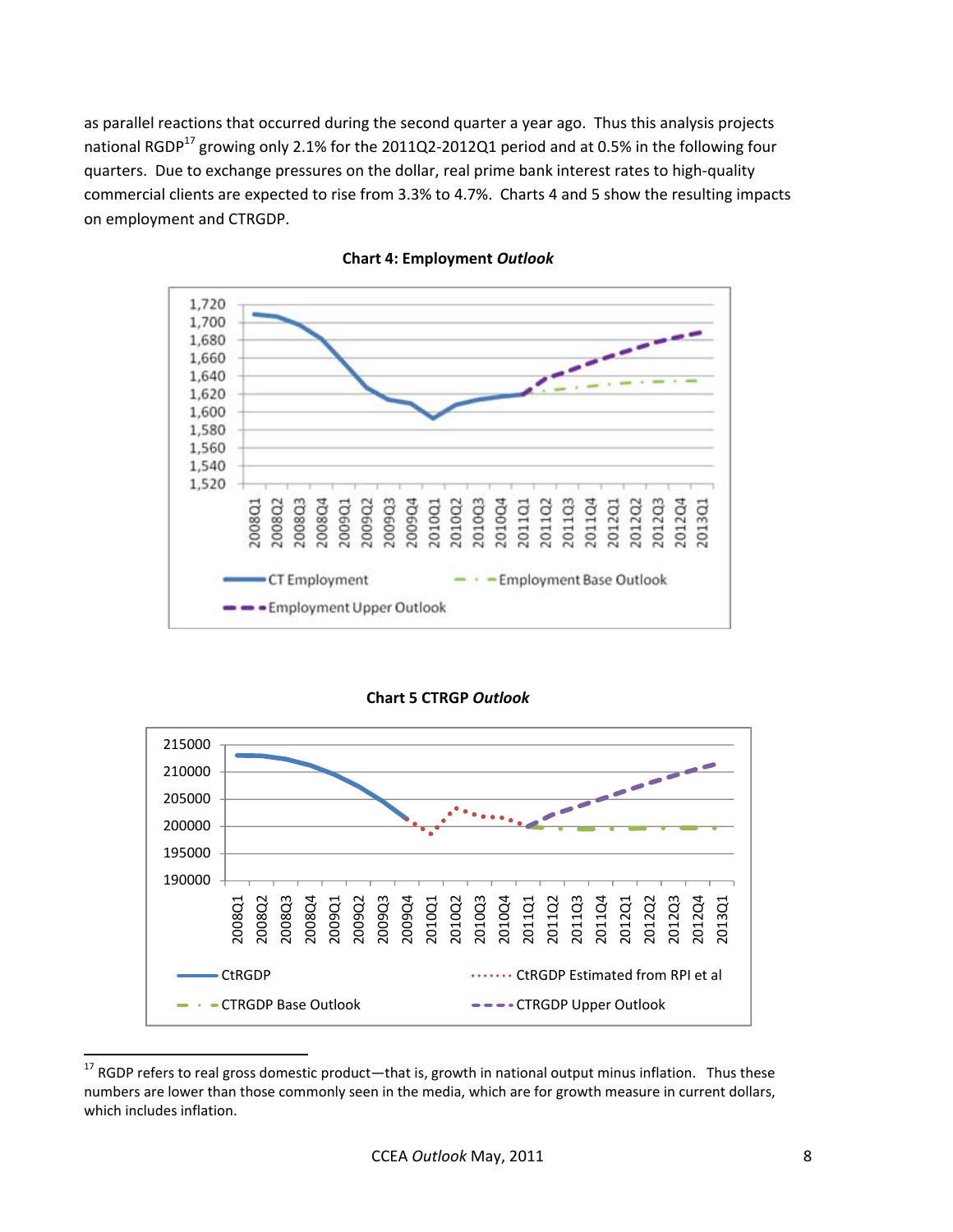Despite the nearly flat CT-RGDP in the base case, employment expands by 15,000, due largely to the ongoing shift out of manufacturing into services other than government. This base case also does not account for the downward pressure from the loss of the \$6.4 stimulus Connecticut enjoyed over the last two years, the impacts that will flow from the biennial budget which is about to be adopted, and any impacts the result from changes in federal spending and policies—all of which will work against recovery.

The background setting for this analysis indicated several variables that could stimulate growth which were excluded from the retrospective modeling that underpins the *Outlook*. In particular, manufacturers may be able to take advantage of the devalued American dollar by recovering domestic sales where they were previous supplanted by foreign competition. Similarly, America exports have become more attractive in foreign markets with commensurate opportunities for sales, subject to market access. In addition, several of the scientific platforms driving the potential recovery may bear fruit, enhancing American competitive advantage in the short-term. The recently announced expansion of the UCHC including the catalytic Biosciences Connecticut carries with it short-term construction stimulus and longer-term growth prospects. The work on the New Britain-Hartford bus way will also generate significant construction jobs in the short-term. For these reasons the upper bound estimates from the outlook regressions are included in the charts. While it is unlikely that these best-casescenarios will be achieved, they reveal what is feasible and well within capacity limits—that Connecticut could return to its previous highs in both employment and output, those of 2008Q4.

Given the importance of technological advances to the United States' continued international competitive position, the continuation of leveraged fiscal stimulus and growth-promoting monetary policy are required. In that manner, the private and public sectors can work in tandem to accelerate adoption of future technologies that will drive synergistic developments.

# **Conclusions**

The lackluster recovery with shifts to lower paying jobs in Connecticut, highlighted in the last *Outlook*, underlines the need for considered simulative policies and initiatives that build on those emerging scientific platforms with the greatest potential for the State.

Clearly, Connecticut has a strong competitive advantage in life sciences, where both the dramatic success of the Yale medical complex, along with its new West Campus assets, and the potential for growth at the University of Connecticut and Biosciences Connecticut to sustain strong, long-term growth. Connecticut also has, uniquely among all states, a huge reservoir of currently unusable R&D tax credits that could be unleashed to support major capital projects, creating tens of thousands of new jobs in a relatively short time, and drive commercialization of inventions currently lying dormant in company laboratories. The success of these projects, and ultimately Connecticut's economic future, depends crucially on forming productive synergies among team members, the intellectual property developed, and ways and means of accelerating its adoption and the growth to deliver unforeseen goods and services to market—the essence of economic development.